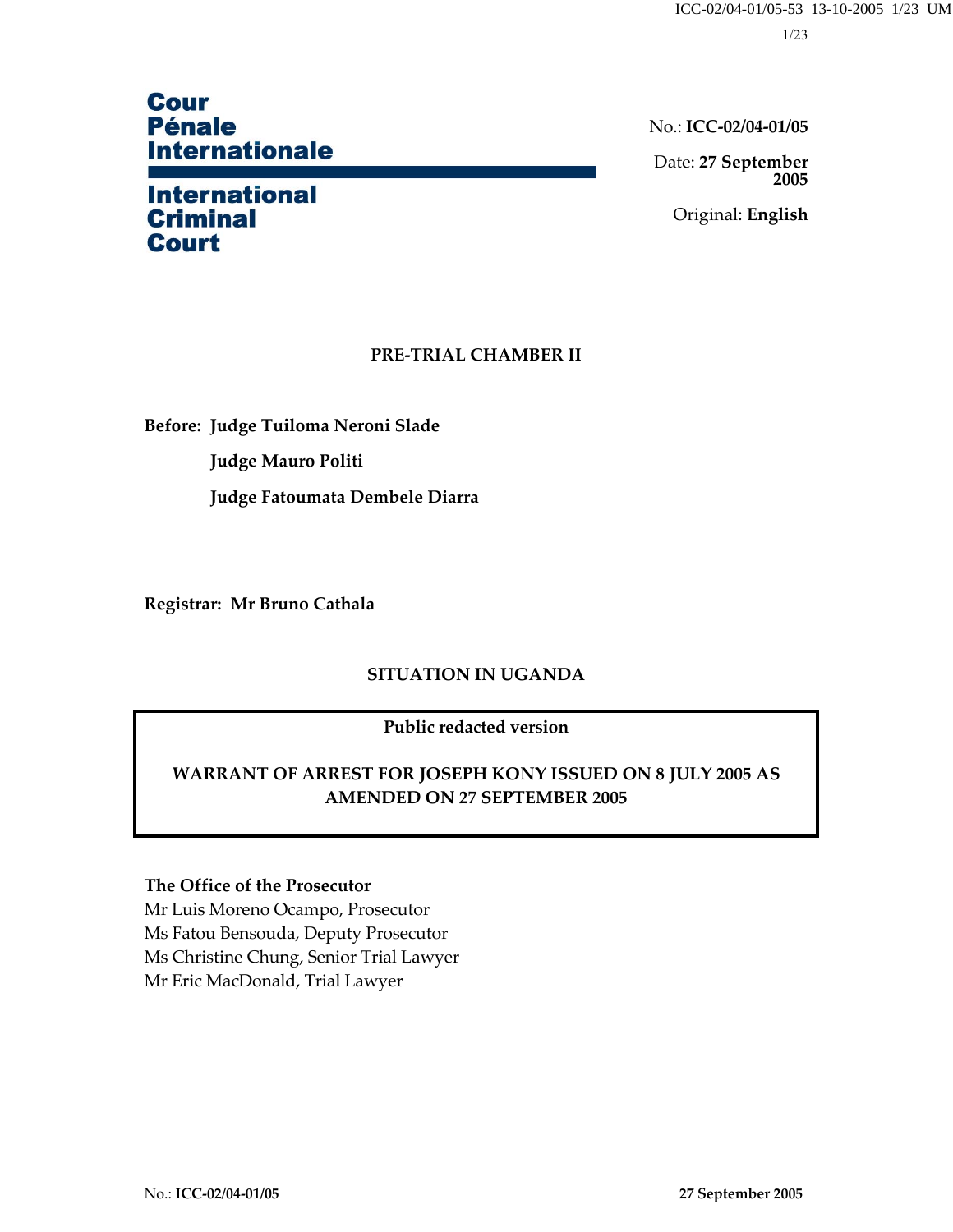- 1. **PRE-TRIAL CHAMBER II** (the "Chamber") of the International Criminal Court (the "Court"), sitting as the full Chamber pursuant to its decision on the  $18<sup>th</sup>$  day of May 2005, to which, on the  $5<sup>th</sup>$  day of July 2004, the Presidency assigned the situation in Uganda pursuant to regulation 46 of the Regulations of the Court (the "Regulations");
- 2. **HAVING RECEIVED** the "Prosecutor's application for Warrants of Arrest under Article 58" dated the  $6<sup>th</sup>$  day of May 2005, as amended and supplemented by the Prosecutor on the  $13<sup>th</sup>$  day of May 2005 and on the  $18<sup>th</sup>$ day of May 2005 (the "Prosecutor's application"), and having considered it on the basis of the amended application of the  $18<sup>th</sup>$  day of May 2005;
- 3. **NOTING** the Prosecutor's request to be authorised to exceed the 50-page limit for his application for the issuance of warrants of arrest and the Chamber's decision on the  $18<sup>th</sup>$  day of May 2005 granting the request;
- 4. **NOTING** that the Prosecutor's application seeks a warrant of arrest for **JOSEPH KONY** for the crimes listed under Counts 1 to 33, as set out in the Prosecutor's application, as well as warrants of arrest for four other persons named in the Prosecutor's application;

# **The Lord's Resistance Army (the "LRA")**

5. **CONSIDERING** the general allegations presented in the Prosecutor's application that the LRA is an armed group carrying out an insurgency against the Government of Uganda and the Ugandan Army (also known as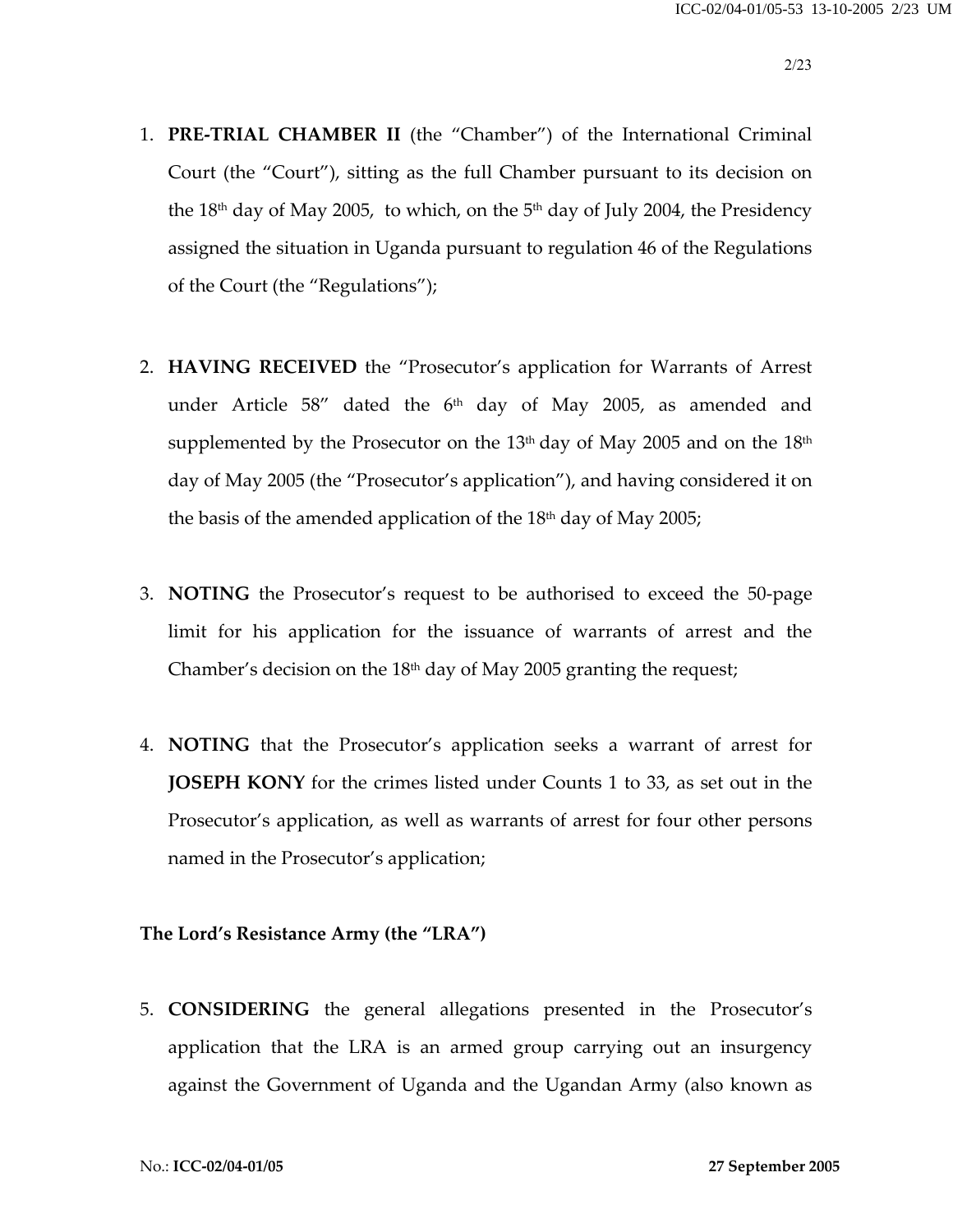the Uganda People's Defence Force ("UPDF")) and local defence units ("LDUs") since at least 1987; that over this time, including the period from the 1st day of July 2002, the LRA has been directing attacks against both the UPDF and LDUs and against civilian populations; that, in pursuing its goals, the LRA has engaged in a cycle of violence and established a pattern of "brutalization of civilians" by acts including murder, abduction, sexual enslavement, mutilation, as well as mass burnings of houses and looting of camp settlements; that abducted civilians, including children, are said to have been forcibly "recruited" as fighters, porters and sex slaves to serve the LRA and to contribute to attacks against the Ugandan army and civilian communities;

- 6. **CONSIDERING** that the existence and acts of the LRA, as well as their impact on Uganda's armed forces and civilian communities, have been reported by the Government of Uganda and its agencies and by several independent sources, including the United Nations, foreign governmental agencies, non-governmental organisations and world media;
- 7. **CONSIDERING** the allegations that the LRA was founded and is led by **JOSEPH KONY,** the Chairman and Commander-in-Chief, and that the LRA is organised in a military-type hierarchy and operates as an army;
- 8. **CONSIDERING** the allegations that LRA forces are divided into four brigades named Stockree, Sinia, Trinkle and Gilva, and that, since July 2002, the LRA's hierarchy of posts under **JOSEPH KONY**'s overall leadership has included Vincent Otti, the Vice-Chairman and Second-in-Command; the Army Commander; three senior posts of Deputy Army Commander, Brigade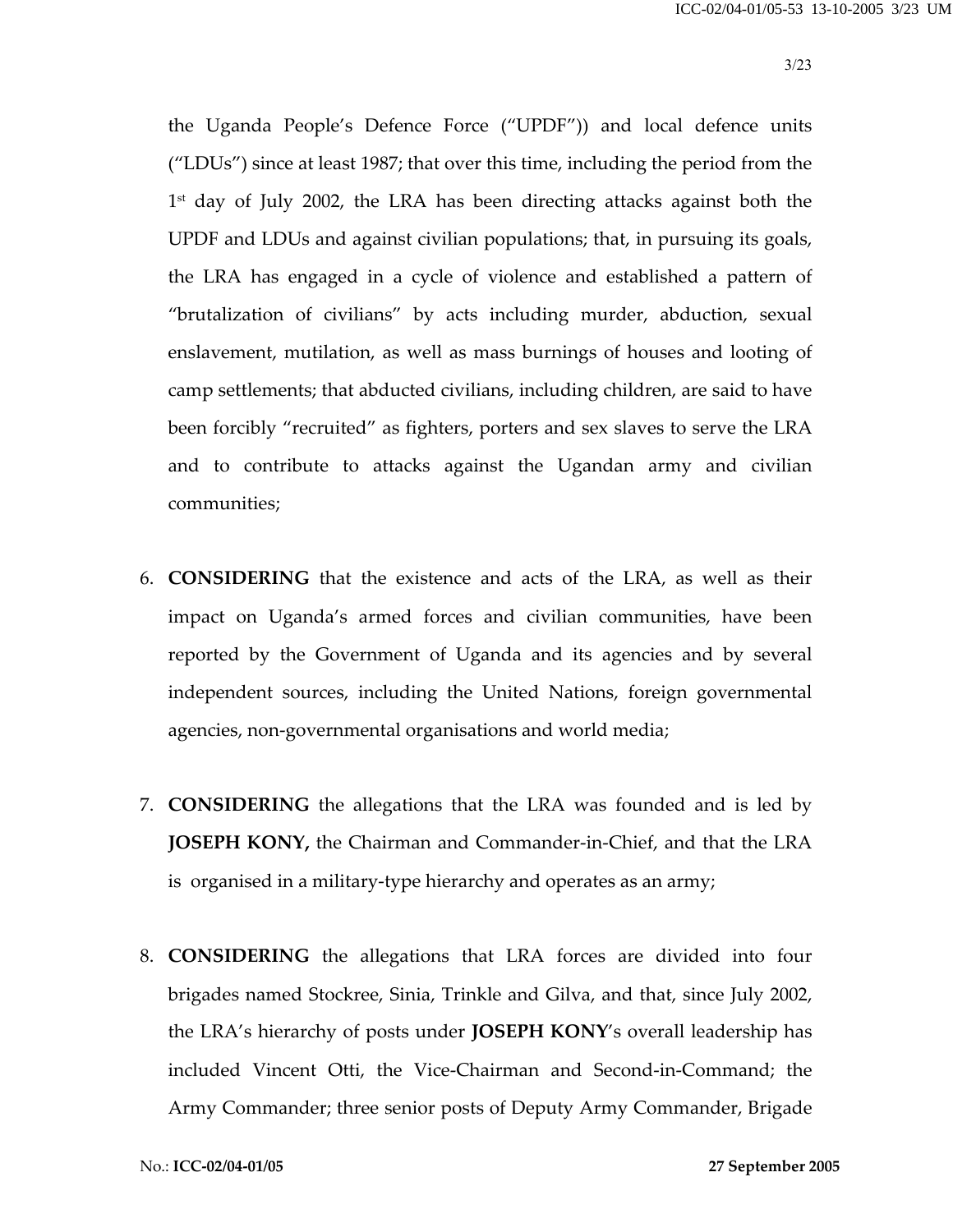General and Division Commander; and four Commanders of equal rank, each of whom leads one of the four LRA brigades;

- 9. **CONSIDERING** the specific allegations that **JOSEPH KONY**, Vincent Otti and other senior LRA commanders are the key members of "Control Altar", the section representing the core LRA leadership responsible for devising and implementing LRA strategy, including standing orders to attack and brutalise civilian populations;
- 10. **HAVING EXAMINED** the Prosecutor's submission that, in his capacity as overall leader and Commander-in-Chief of the LRA, individually or together with other persons whose arrests are sought by the Prosecutor, **JOSEPH KONY** committed, ordered or induced the commission of several crimes within the jurisdiction of the Court during the period from 1 July 2002 to REDACTED 2004;
- 11. **CONSIDERING** that sources indicated by the Prosecutor as confirming **JOSEPH KONY**'s role within the LRA's leadership include statements from former LRA commanders, victim or witness accounts, radio broadcast recordings and short-wave radio LRA communications as intercepted by Ugandan investigative authorities;
- 12. **CONSIDERING** the Prosecutor's allegations that, in or around the middle of the year 2002, **JOSEPH KONY** ordered LRA forces to begin a campaign of attacks upon civilians in the regions of REDACTED and REDACTED; that, in REDACTED 2003, **JOSEPH KONY** ordered LRA fighters, known also as rebels, to move into the REDACTED region, attack the UPDF forces and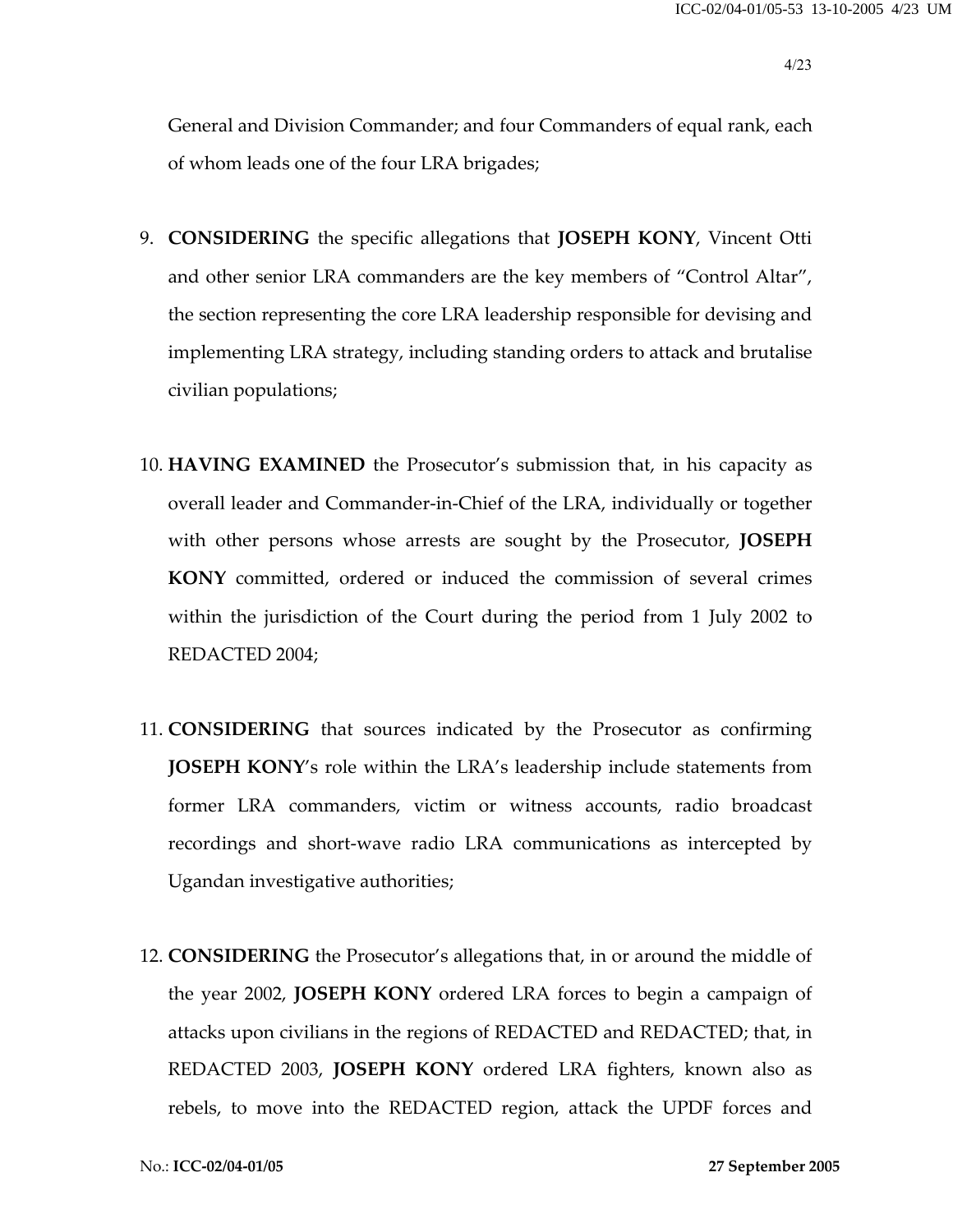civilian settlements and abduct civilians for the purpose of recruitment to the ranks of the LRA (the "REDACTED campaign"); that, at some time REDACTED 2003, **JOSEPH KONY** issued broad orders to target and kill civilian populations, including those living in camps for internally displaced persons ("IDP"); that, in REDACTED 2003, **JOSEPH KONY** ordered all residents of the REDACTED and REDACTED regions to be killed; that, during the REDACTED campaign and other LRA operations, there existed standing orders, given by **JOSEPH KONY**, to loot and to abduct civilians; that **JOSEPH KONY**'s direct involvement with the objectives and strategies of the campaign as a whole is shown by recordings of intercepted radio communications, accounts from former members of the LRA and accounts from other victims or witnesses;

- 13. **NOTING** that the Prosecutor's application charges **JOSEPH KONY** with criminal responsibility for six attacks mentioned hereafter forming part of the REDACTED campaign and having occurred from REDACTED 2003 until REDACTED 2004;
- 14. **NOTING** that the Prosecutor charges **JOSEPH KONY** with crimes against humanity and war crimes, as specified in Counts 1 to 33 of his application, in connection with the attacks on the REDACTED, the REDACTED IDP Camp REDACTED, the REDACTED IDP Camp, the REDACTED IDP Camp, the REDACTED IDP Camp and the REDACTED IDP Camp;

### **Attack on** REDACTED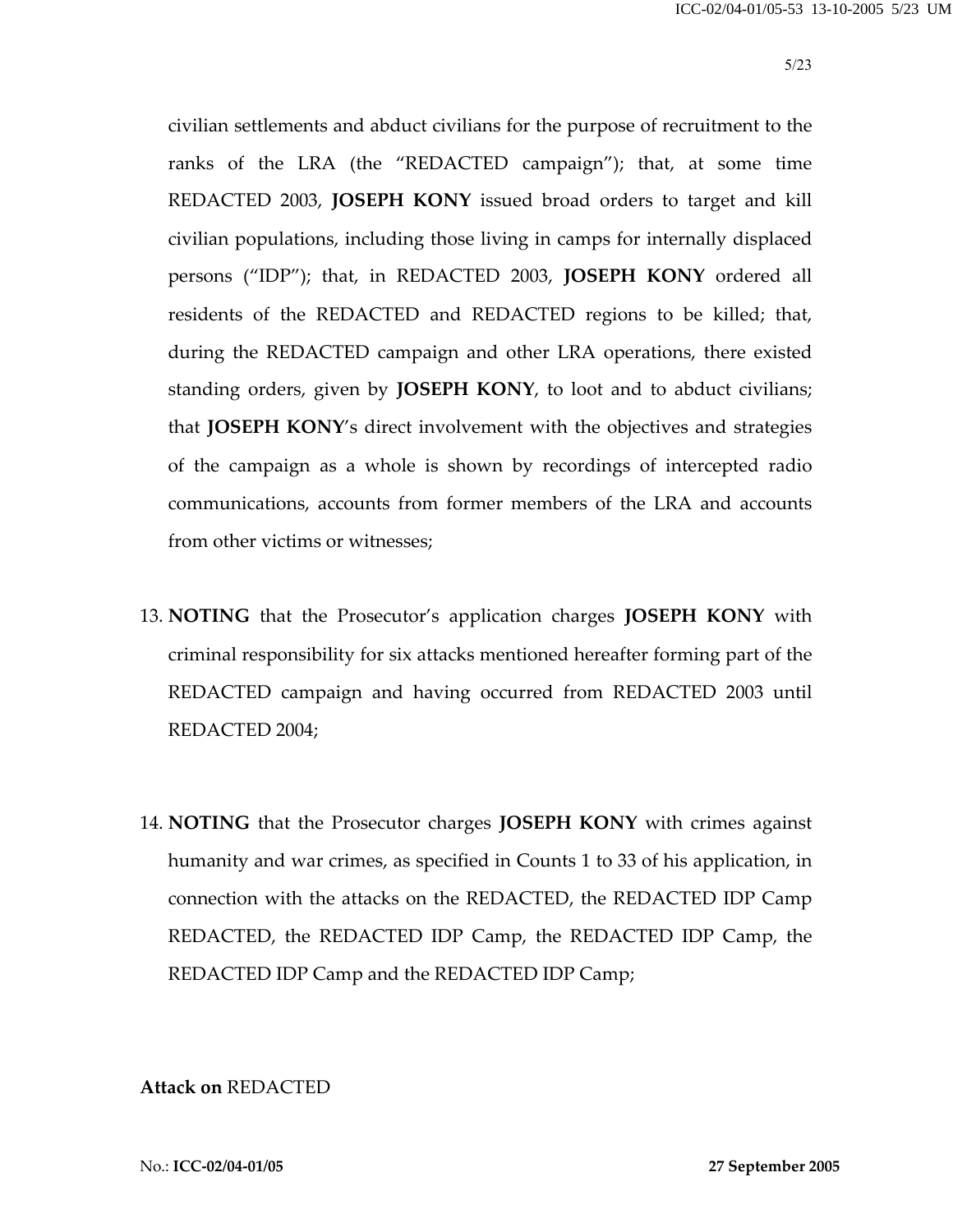- 15. **NOTING** that the Prosecutor alleges that, on REDACTED 2003, REDACTED armed men REDACTED attacked the REDACTED in REDACTED District, Uganda, abducted REDACTED girls and looted REDACTED;
- 16. **NOTING** that the evidence submitted, including statements from REDACTED, suggests that **JOSEPH KONY** ordered that REDACTED; that in REDACTED 2003 **JOSEPH KONY** raped REDACTED and induced the commission of the crime of rape REDACTED;

### **Attack on** REDACTED **IDP Camp**

- 17. **NOTING** that the Prosecutor alleges that, on REDACTED 2003 REDACTED fighters REDACTED attacked the REDACTED IDP Camp REDACTED in the REDACTED District, abducted civilians and forced them to carry looted items; that, according to Ugandan authorities, the attack resulted in the death of REDACTED civilians and in the abduction of REDACTED civilians, REDACTED;
- 18. **NOTING** that the evidence submitted, including accounts from REDACTED and intercepted radio communications, suggests that the REDACTED IDP Camp was attacked in a manner consistent with **JOSEPH KONY**'s orders to attack civilians living in IDP camps; that **JOSEPH KONY** and REDACTED had discussed the plan to attack the REDACTED IDP Camp REDACTED;

# **Attack on** REDACTED **IDP Camp**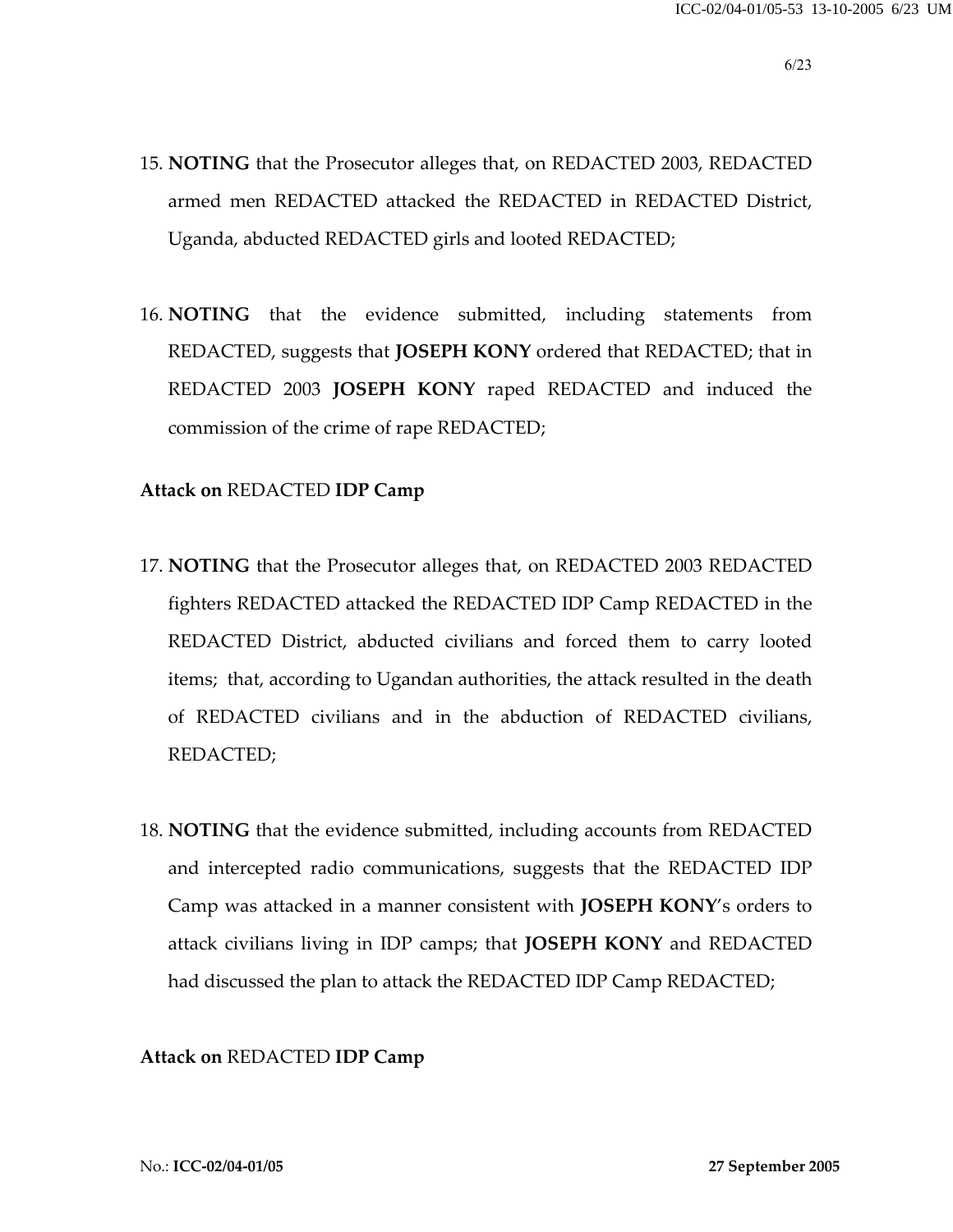- 19. **NOTING** that the Prosecutor alleges that, on REDACTED 2004, the residents of the REDACTED IDP Camp in the REDACTED District were attacked by a group REDACTED, who REDACTED "spread through the camp … hacking and shooting civilians, burning civilians' homes and looting", REDACTED; that, according to Ugandan authorities, the attack resulted in the death of REDACTED civilians, the wounding of REDACTED other civilians as well as in the abduction of REDACTED civilians; that it is reported that REDACTED were abducted and that weapons and other items REDACTED were taken from the camp by LRA fighters during the attack;
- 20. **NOTING** that the evidence submitted, including excerpts of intercepted radio communications, suggests that a REDACTED named in the Prosecutor's application immediately reported the attack on the REDACTED IDP Camp to REDACTED **JOSEPH KONY**, who, it is said, responded with praise for the LRA forces responsible for the attack and asked that another target with even more people be found;

### **Attack on** REDACTED **IDP Camp**

21. **NOTING** that the Prosecutor alleges that, on REDACTED 2004, an armed group attacked the REDACTED IDP Camp, REDACTED, in the REDACTED District, REDACTED and started shooting at and hacking civilians; that the attack resulted in REDACTED houses being burnt REDACTED; that sources, including Ugandan authorities and local hospital records, indicated that the attack resulted in the death of REDACTED civilians, including children and women, and the wounding of REDACTED civilians;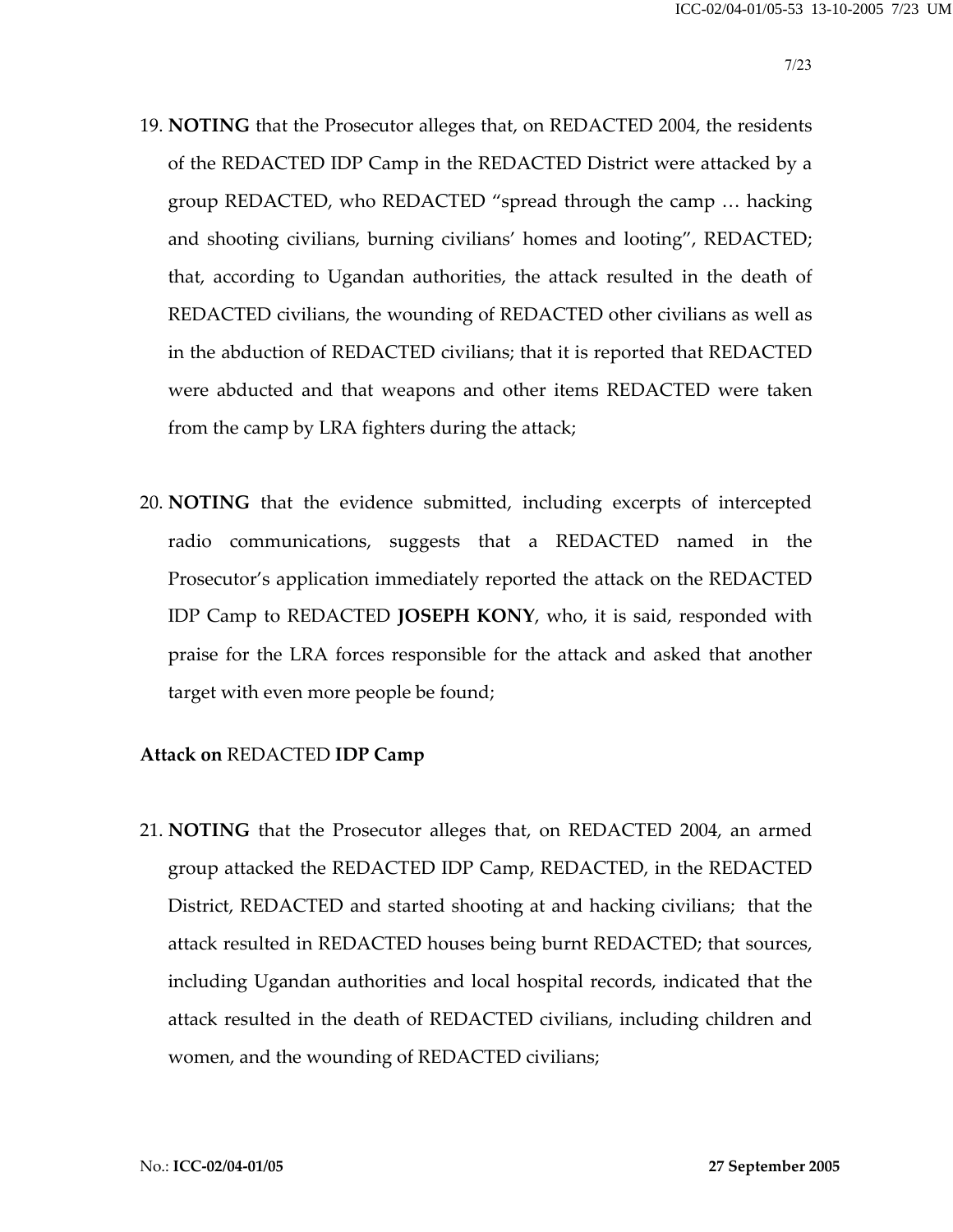22. **NOTING** that the evidence submitted, including accounts from REDACTED and intercepted radio communications, suggests that the attack was carried out in fulfilment of **JOSEPH KONY**'s orders and that the outcome was reported to him, including the alleged types and numbers of guns, ammunition and uniforms taken during the attack, as well as the number of people killed;

# **Attack on** REDACTED **IDP Camp**

- 23. **NOTING** that the Prosecutor alleges that, on REDACTED 2004, an armed group attacked the REDACTED IDP Camp in the REDACTED District**,** fired REDACTED, started retreating and burning houses, looting and abducting people;
- 24. **NOTING** that, according to the Prosecutor, REDACTED, UPDF soldiers found the bodies of REDACTED men, women and children who had been bludgeoned to death, as well as some survivors who were transported to the local hospital; REDACTED; that, according to Ugandan authorities, the attack resulted in the death of REDACTED civilians, the wounding of REDACTED residents of the camp and the killing of REDACTED;
- 25. **NOTING** the Prosecutor's allegations that REDACTED; that, REDACTED the abductees were marched out of the camp by the rebels and taken to meet REDACTED;
- 26. **NOTING** that the evidence submitted, including accounts from REDACTED and intercepted radio communications, suggests that the attack was carried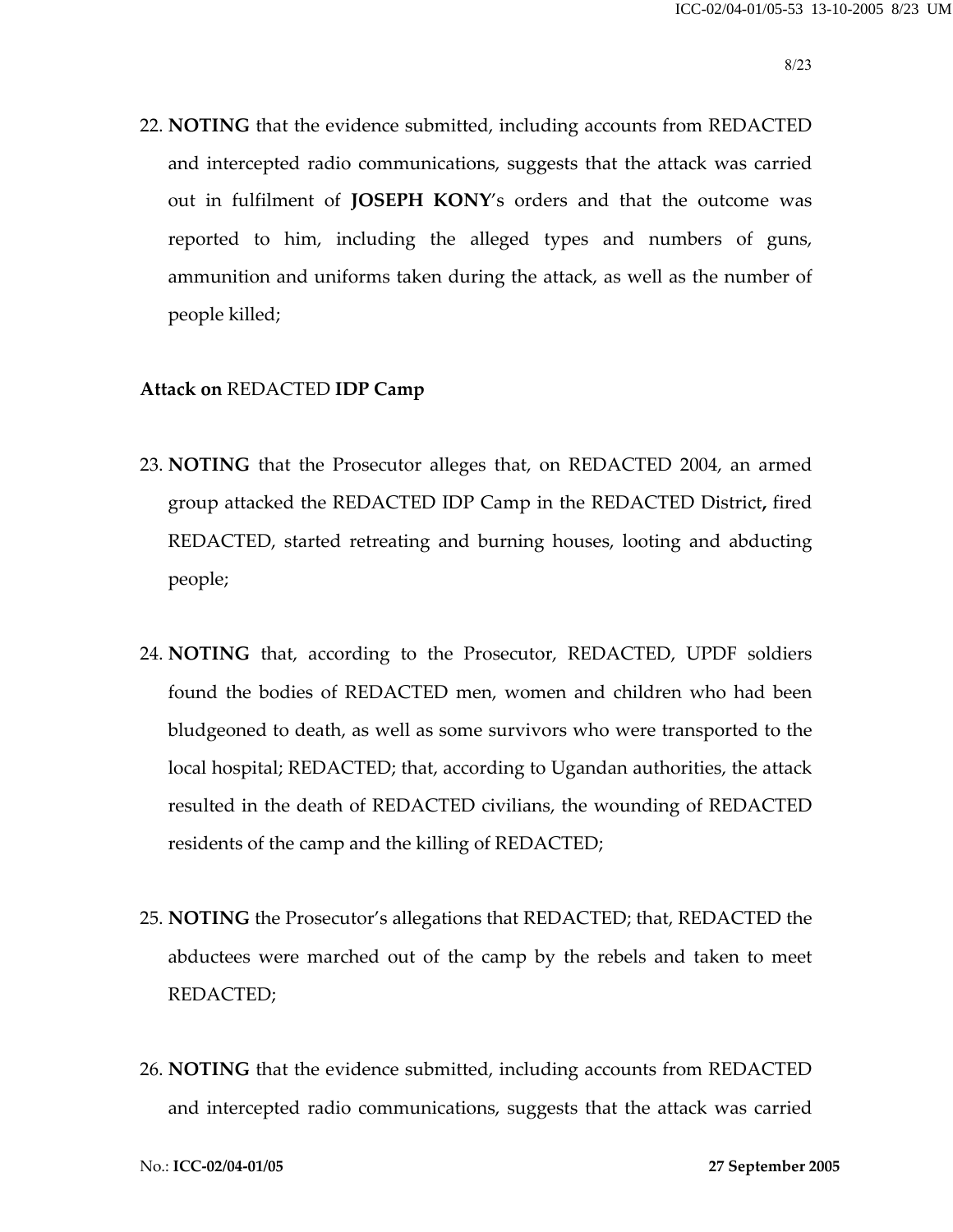out in fulfilment of **JOSEPH KONY**'s general order to attack civilians and that the outcome of the attack, including the number of civilians killed and the number of houses burnt, was reported to **JOSEPH KONY** by Vincent Otti;

#### **Attack on** REDACTED **IDP Camp**

- 27. **NOTING** that the Prosecutor alleges that, on REDACTED 2004, the REDACTED IDP Camp in the REDACTED District was attacked by an armed group who REDACTED started "shooting and beating civilian residents, burning huts and looting"; that, according to the United Nations, the attack resulted in REDACTED people being killed and REDACTED being injured and abducted; that, according to Ugandan authorities and local hospital records, the attack resulted in the death of REDACTED civilians, the injury of REDACTED people, the abduction of REDACTED people, as well as in REDACTED civilian houses being burnt;
- 28. **NOTING** that the evidence submitted, including intercepted radio communications, suggests that the attack was carried out in fulfilment of **JOSEPH KONY**'s orders and that **JOSEPH KONY** endorsed the attack following a report of its completion by Vincent Otti;
- 29. **NOTING** article 58 and article 19 of the Statute of the Court (the "Statute");
- 30. **NOTING** the letter of referral dated the 16<sup>th</sup> day of December 2003 from the Attorney General of the Republic of Uganda, appended as Exhibit A to the Prosecutor's application, by which the "situation concerning the Lord's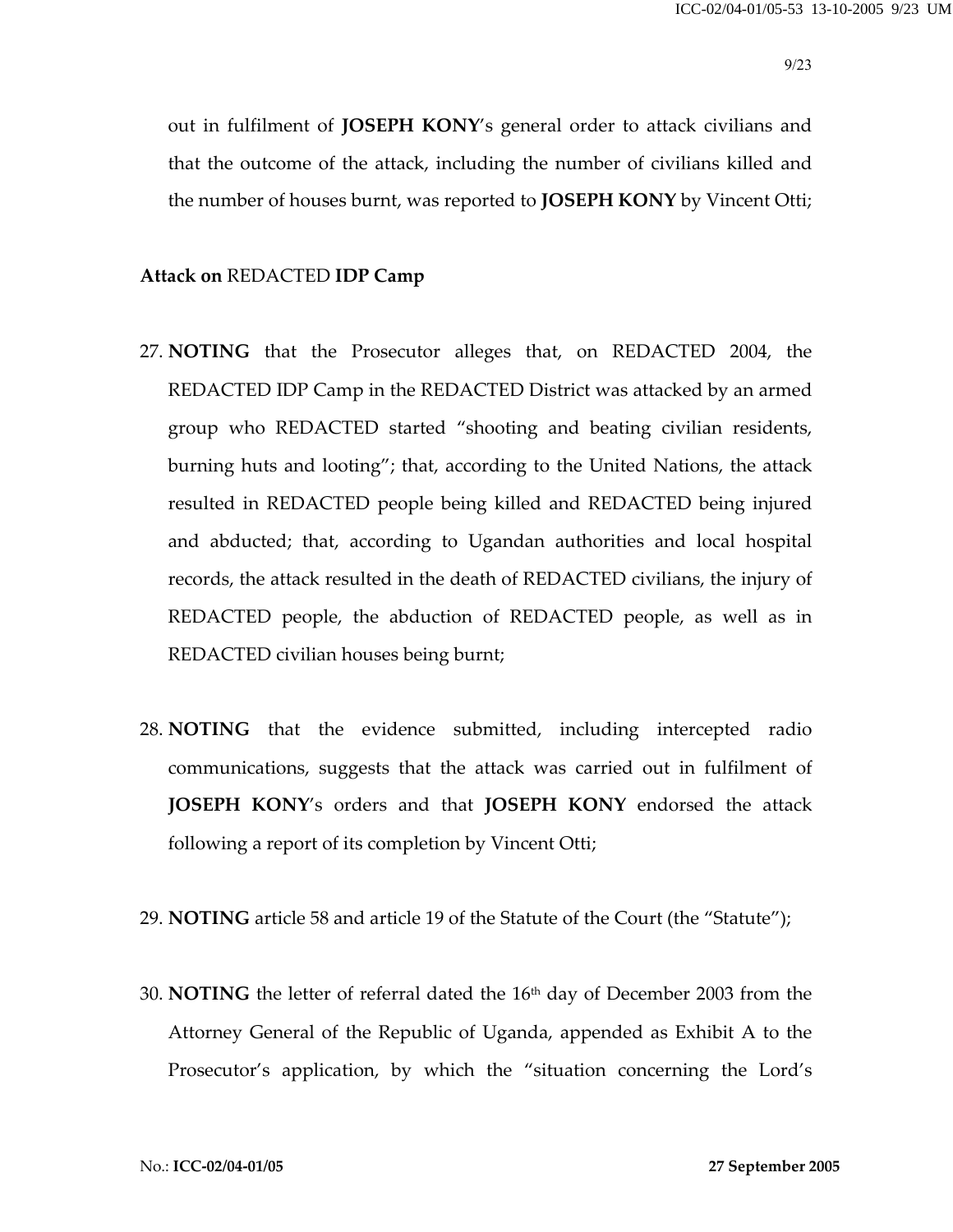Resistance Army" in northern and western Uganda was submitted to the Court;

- 31. **NOTING** the Prosecutor's conclusion that "the scope of the referral encompassed all crimes committed in Northern Uganda in the context of the ongoing conflict involving the LRA" and that the Prosecutor notified the Government of Uganda of his conclusion as referred to in paragraph 1 of the Prosecutor's application;
- 32. **NOTING** the "Declaration on Temporal Jurisdiction", dated the 27<sup>th</sup> day of February 2004, appended as Exhibit B to the Prosecutor's application, whereby the Republic of Uganda accepted the exercise of the Court's jurisdiction for crimes committed following the entry into force of the Statute on the  $1<sup>st</sup>$  day of July 2002;
- 33. **NOTING** the "Letter on Jurisdiction" dated the 28th day of May 2004 from the Solicitor-General of the Republic of Uganda to the Prosecutor, appended as Exhibit C to the Prosecutor's application;
- 34. **NOTING** that all of the crimes alleged against **JOSEPH KONY** fall within the provisions of articles 5, 7 and 8 of the Statute, and that such crimes are alleged to have taken place after the 1<sup>st</sup> day of July 2002 and within the context of the situation in Uganda as referred to the Court;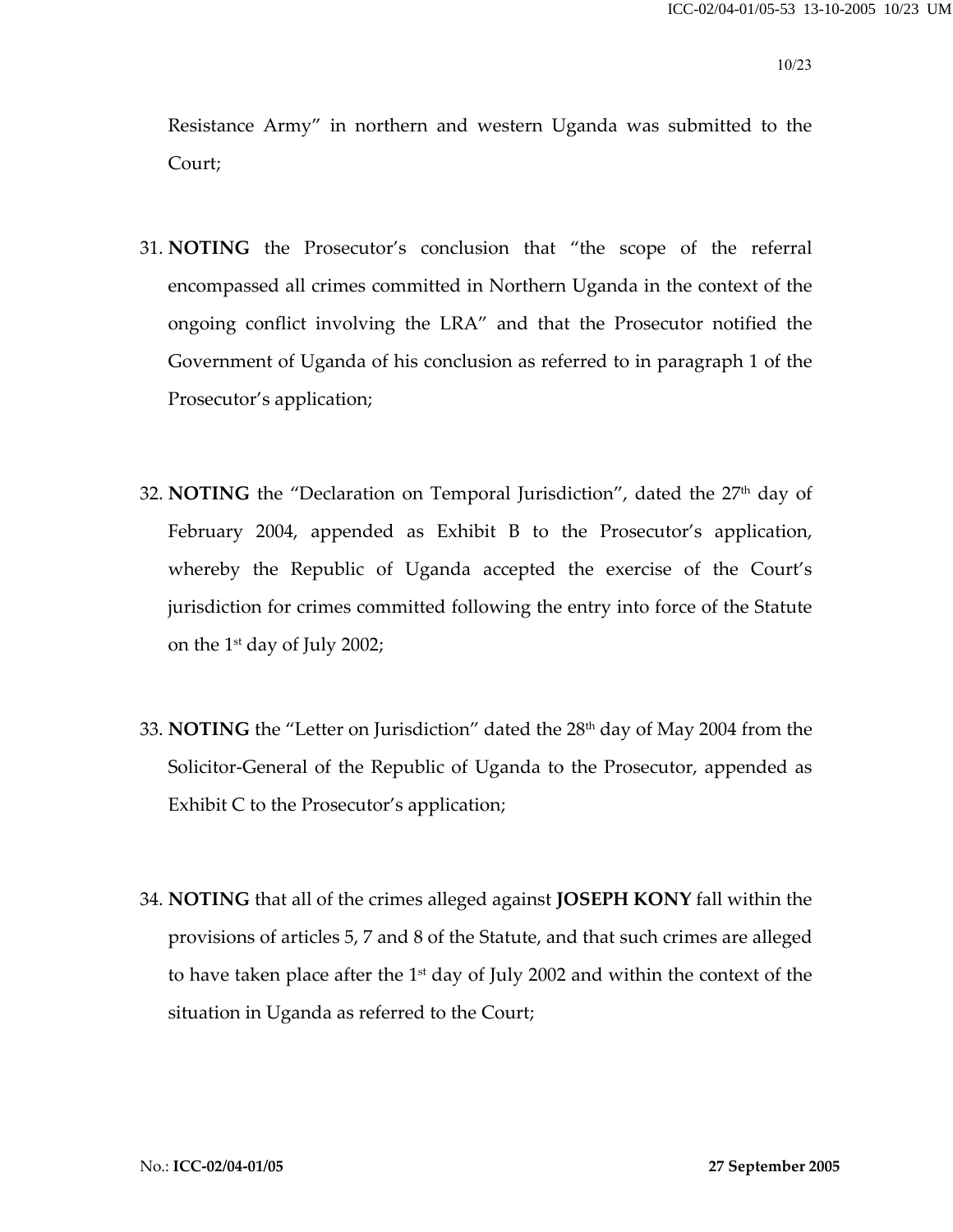- 35. **NOTING** the Prosecutor's determination that the requirements of article 53, paragraph 1, of the Statute were satisfied;
- 36. **NOTING** that the Prosecutor affirms in paragraph 3 of the application that letters of notification were distributed to "all States parties under article 18, paragraph 1, of the Statute, as well as to other States that would normally exercise jurisdiction"; and that the Prosecutor had not received from any State information pursuant to article 18, paragraph 2, of the Statute;
- 37. **NOTING** the statements in the "Letter of Jurisdiction" dated the 28<sup>th</sup> day of May 2004, that "the Government of Uganda has been unable to arrest … persons who may bear the greatest responsibility" for the crimes within the referred situation; that "the ICC is the most appropriate and effective forum for the investigation and prosecution of those bearing the greatest responsibility" for those crimes; and that the Government of Uganda "has not conducted and does not intend to conduct national proceedings in relation to the persons most responsible";
- 38. **BEING SATISFIED** that, on the basis of the application, the evidence and other information submitted by the Prosecutor, and without prejudice to subsequent determination, the case against **JOSEPH KONY** falls within the jurisdiction of the Court and appears to be admissible;
- 39. **NOTING** articles 5, 7 and 8 of the Statute setting out crimes against humanity and war crimes; and noting also the Elements of Crimes;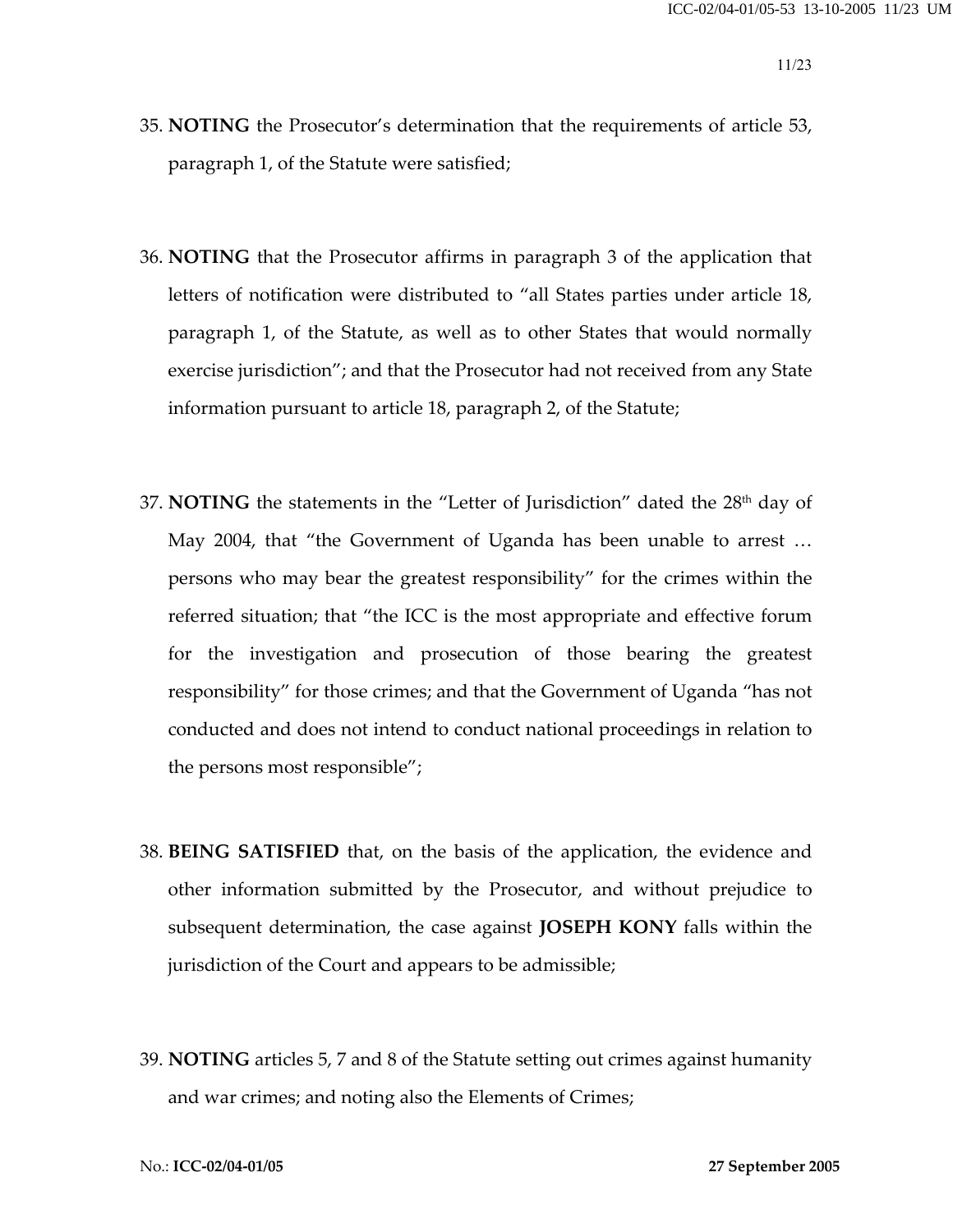- 40. **NOTING** the evidence submitted by the Prosecutor in support of the existence of the contextual elements of the alleged crimes;
- 41. **NOTING** that the Prosecutor relies on several categories of evidence to support the allegations made in his application;
- 42. **BEING SATISFIED,** on the basis of the application, the evidence and other information submitted by the Prosecutor, that there are reasonable grounds to believe that **JOSEPH KONY** committed and, together with other persons whose arrests are sought by the Prosecutor, ordered or induced the commission of crimes within the jurisdiction of the Court, namely, crimes against humanity and war crimes, particulars of which are set out in the following counts as numbered in the Prosecutor's application:

# **Count One**

(Sexual Enslavement REDACTED Constituting Crimes Against Humanity)

On REDACTED 2003, ordering the commission of crimes against humanity which in fact occurred or were attempted, namely, the sexual enslavement and attempted sexual enslavement of REDACTED District, Uganda (articles  $7(1)(g)$  and  $25(3)(b)$  of the Statute);

### **Count Two**

(Rape of REDACTED Constituting Crime Against Humanity)

In REDACTED 2003, REDACTED a crime against humanity which in fact occurred, namely, the rape of REDACTED District, Uganda (articles 7(1)(g) REDACTED of the Statute);

# **Count Three**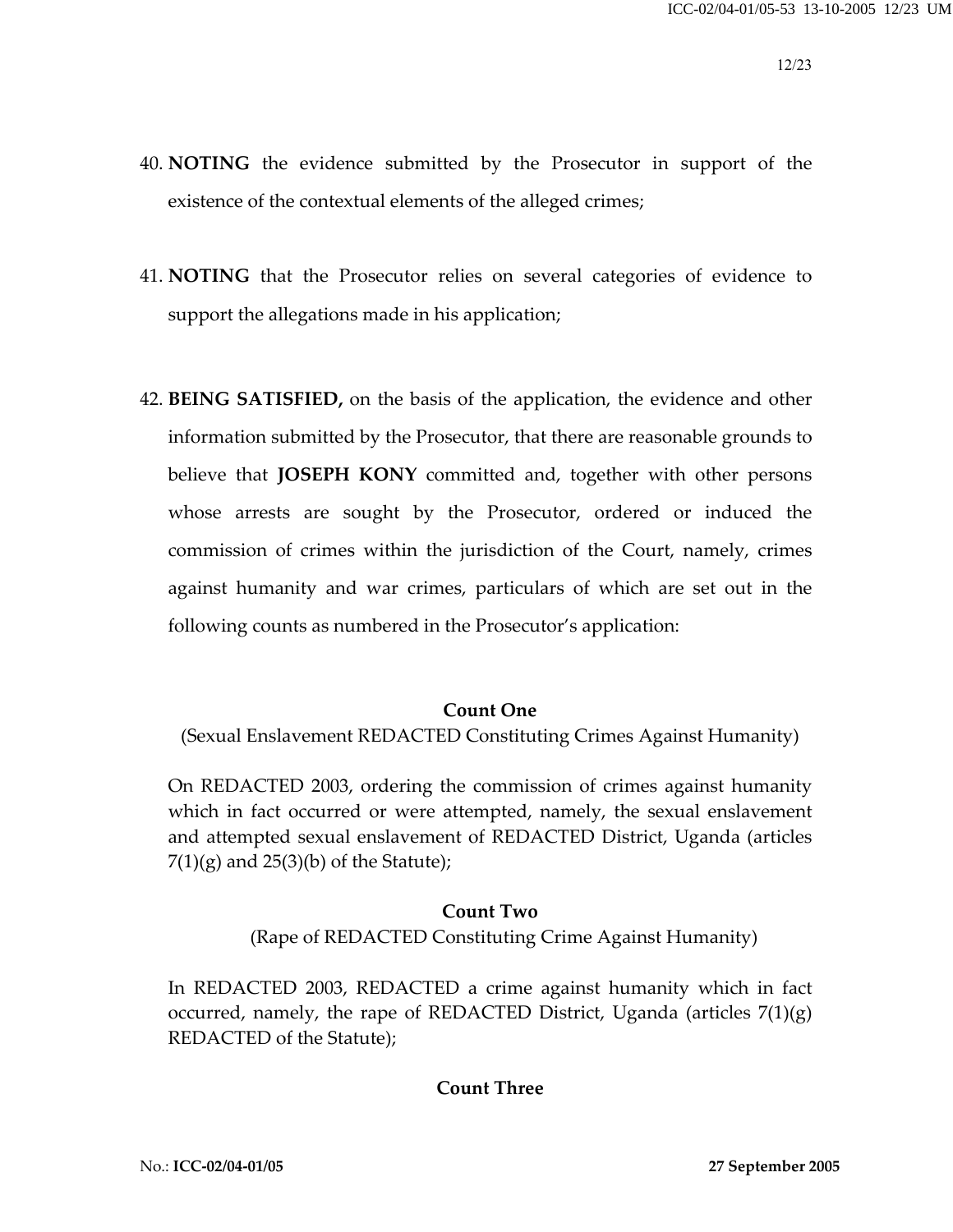# (Inducing of Rape of REDACTED Constituting War Crimes)

On REDACTED 2003, inducing the commission of war crimes which in fact occurred or were attempted, namely, the rape of REDACTED District, Uganda (articles 8(2)(e)(vi) and 25(3)(b) of the Statute);

#### **Count Four**

# (Attack Against the Civilian Population of REDACTED Constituting War Crime)

On REDACTED 2003, ordering the commission of a war crime which in fact occurred, namely, the intentional directing of an attack against the civilian population REDACTED District, Uganda, and against individual civilians not taking direct part in hostilities (articles 8(2)(e)(i) and 25(3)(b) of the Statute);

#### **Count Five**

(Enlisting of Children of REDACTED Constituting War Crimes)

On REDACTED 2003, ordering the commission of war crimes which in fact occurred, namely, the enlisting, through abduction, REDACTED District, Uganda (articles  $8(2)(e)(vi)$  and  $25(3)(b)$  of the Statute);

# **Count Six**  (Enslavement at REDACTED IDP Camp Constituting Crimes Against Humanity)

On REDACTED 2003, ordering the commission of crimes against humanity which in fact occurred, namely, the enslavement of REDACTED civilian residents of REDACTED IDP Camp, in REDACTED District, Uganda (articles  $7(1)(c)$  and  $25(3)(b)$  of the Statute);

### **Count Seven**

(Cruel Treatment at REDACTED IDP Camp Constituting War Crimes)

On REDACTED 2003, ordering the commission of war crimes which in fact occurred, namely, the cruel treatment of civilian residents of REDACTED IDP Camp, by abducting them, tying or otherwise restraining them, and forcing them, under threat of death, to carry plundered property, in REDACTED District, Uganda (articles  $8(2)(c)(i)$  and  $25(3)(b)$  of the Statute);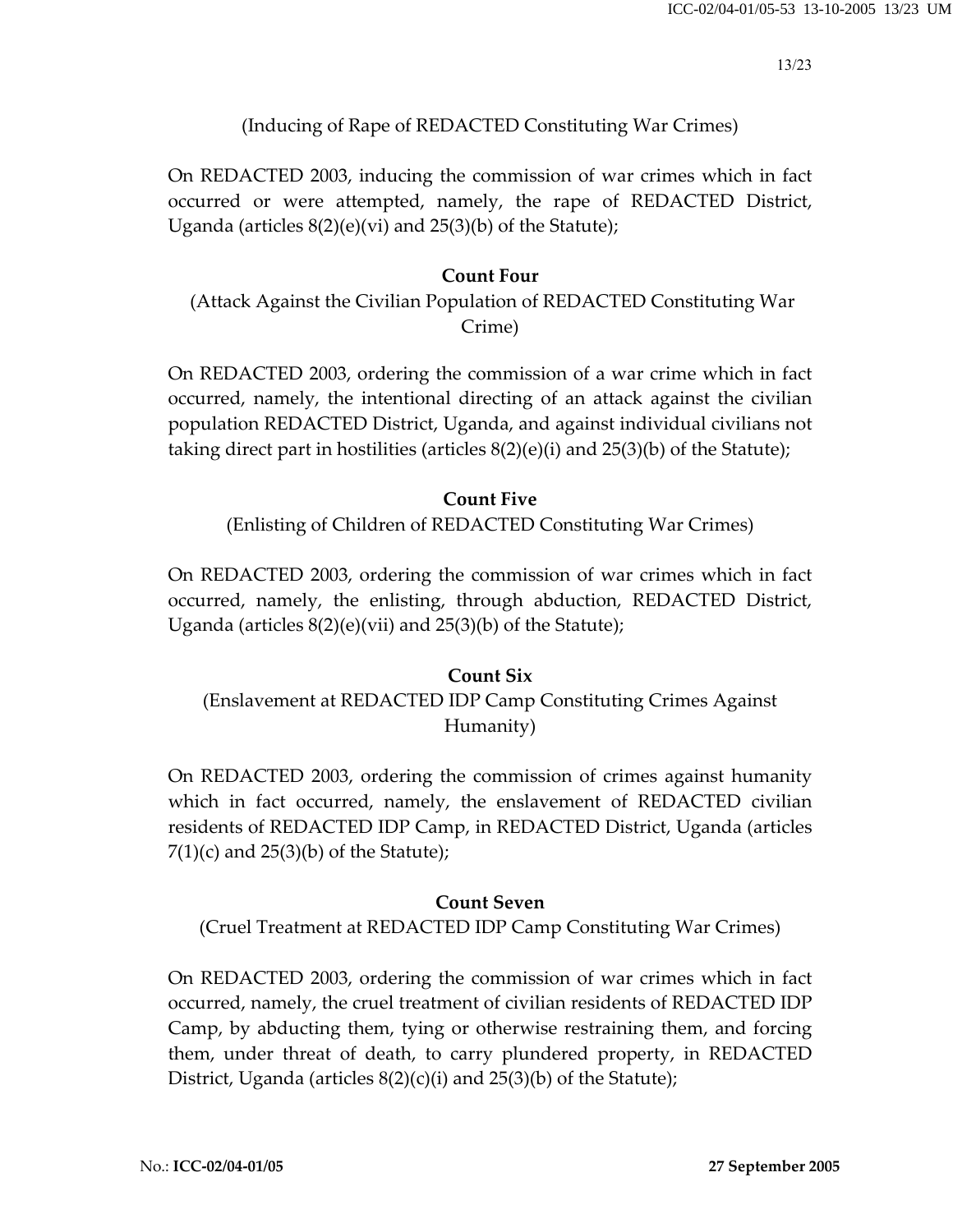# **Count Eight**

(Attack Against the Civilian Population at REDACTED IDP Camp Constituting War Crime)

On REDACTED 2003, ordering the commission of a war crime which in fact occurred, namely, the intentional directing of attacks against the civilian population of REDACTED IDP Camp, in REDACTED District, Uganda, and against individual civilians not taking direct part in hostilities (articles  $8(2)(e)(i)$  and  $25(3)(b)$  of the Statute);

### **Count Nine**

(Pillaging at REDACTED IDP Camp Constituting War Crimes)

On REDACTED 2003, ordering the commission of war crimes which in fact occurred, namely, the pillaging of REDACTED IDP Camp, in REDACTED District, Uganda (articles  $8(2)(e)(v)$  and  $25(3)(b)$  of the Statute);

#### **Count Ten**

(Murders at REDACTED IDP Camp Constituting Crimes Against Humanity)

On REDACTED 2004, ordering the commission of crimes against humanity which in fact occurred, namely, the unlawful killings of REDACTED civilian residents of REDACTED IDP Camp, in REDACTED District, Uganda (articles  $7(1)(a)$  and  $25(3)(b)$  of the Statute);

### **Count Eleven**

# (Enslavement at REDACTED IDP Camp Constituting Crimes Against Humanity)

On REDACTED 2004, ordering the commission of crimes against humanity which in fact occurred, namely, the enslavement of REDACTED civilian residents of REDACTED IDP Camp, in REDACTED District, Uganda (articles  $7(1)(c)$  and  $25(3)(b)$  of the Statute);

#### **Count Twelve**

(Murder at REDACTED IDP Camp Constituting War Crimes)

On REDACTED 2004, ordering the commission of war crimes which in fact occurred, namely, the unlawful killings of REDACTED civilian residents of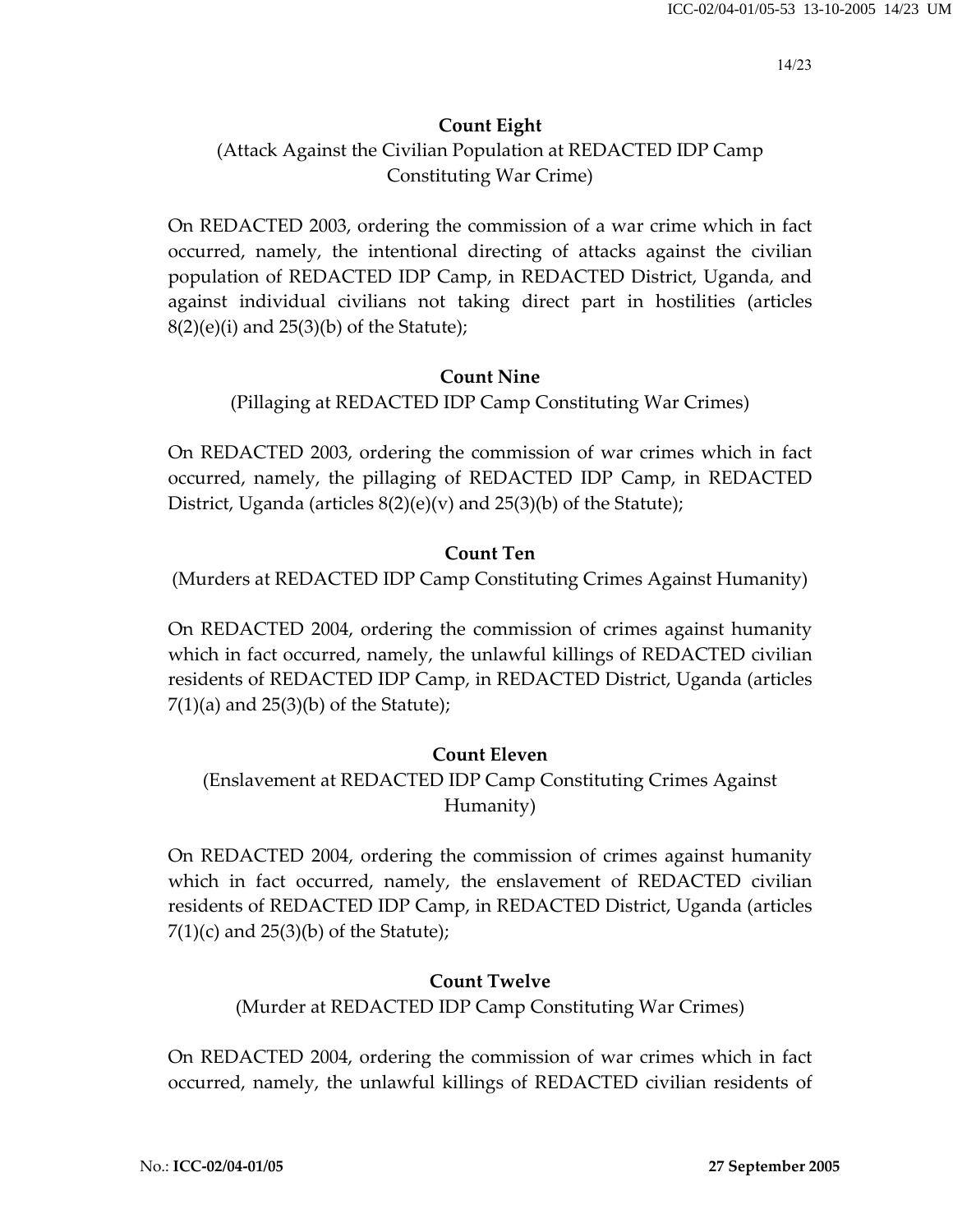REDACTED IDP Camp, in REDACTED District, Uganda (articles 8(2)(c)(i) and 25(3)(b) of the Statute);

# **Count Thirteen**

(Enlisting of Children at REDACTED IDP Camp Constituting War Crimes)

On REDACTED 2004, ordering the commission of war crimes which in fact occurred, namely, the enlisting, through abduction, of residents of REDACTED IDP Camp REDACTED District, Uganda (articles 8(2)(e)(vii) and  $25(3)(b)$  of the Statute);

# **Count Fourteen**

(Attack Against the Civilian Population at REDACTED IDP Camp Constituting War Crime)

On REDACTED 2004, ordering the commission of a war crime which in fact occurred, namely, the intentional directing of attacks against the civilian population of REDACTED IDP Camp, in REDACTED District, Uganda, and against individual civilians not taking direct part in hostilities (articles  $8(2)(e)(i)$  and  $25(3)(b)$  of the Statute);

### **Count Fifteen**

(Pillaging at REDACTED IDP Camp Constituting War Crimes)

On REDACTED 2004, ordering the commission of war crimes which in fact occurred, namely, the pillaging of REDACTED IDP Camp, in REDACTED District, Uganda (articles  $8(2)(e)(v)$  and  $25(3)(b)$  of the Statute);

# **Count Sixteen**

(Murder at REDACTED IDP Camp Constituting Crimes Against Humanity)

On REDACTED 2004, ordering the commission of crimes against humanity which in fact occurred, namely, the unlawful killings of REDACTED civilian residents of REDACTED IDP Camp, in REDACTED District, Uganda (articles 7(1)(a) and 25(3)(b) of the Statute);

### **Count Seventeen**

(Murder at REDACTED IDP Camp Constituting War Crimes)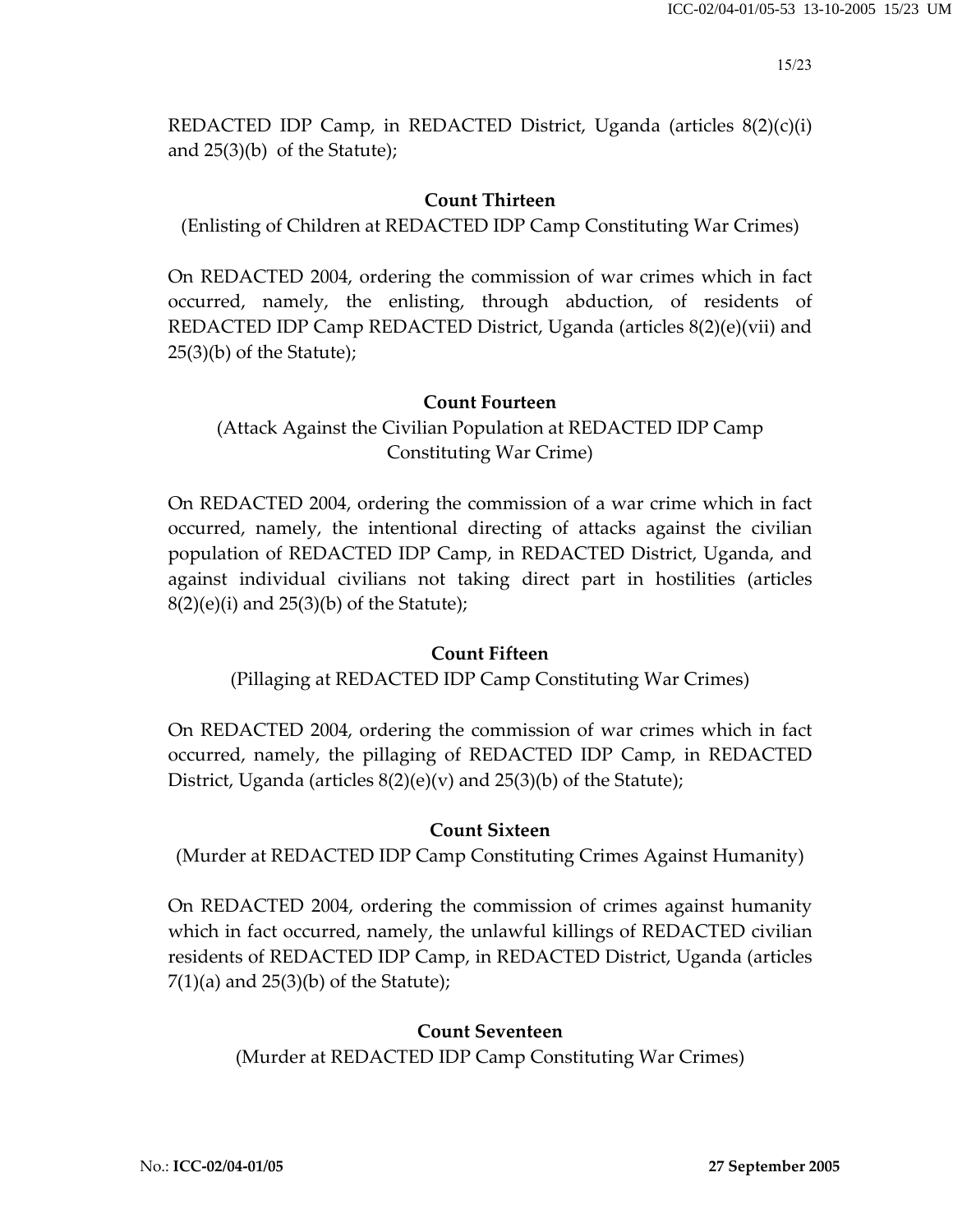On REDACTED 2004, ordering the commission of war crimes which in fact occurred, namely, the unlawful killings of REDACTED civilian residents of REDACTED IDP Camp, in REDACTED District, Uganda (articles 8(2)(c)(i) and 25(3)(b) of the Statute);

# **Count Eighteen**

(Attack Against the Civilian Population at REDACTED IDP Camp Constituting War Crime)

On REDACTED 2004, ordering the commission of a war crime which in fact occurred, namely, the intentional directing of attacks against the civilian population of REDACTED IDP Camp, in REDACTED District, Uganda, and against individual civilians not taking direct part in hostilities (articles  $8(2)(e)(i)$  and  $25(3)(b)$  of the Statute);

#### **Count Nineteen**

(Pillaging at REDACTED IDP Camp Constituting War Crimes)

On REDACTED 2004, ordering the commission of a war crime which in fact occurred, namely, the pillaging of REDACTED IDP Camp, in REDACTED District, Uganda (articles  $8(2)(e)(v)$  and  $25(3)(b)$  of the Statute);

### **Count Twenty**

(Murder at REDACTED IDP Camp Constituting Crimes Against Humanity)

On REDACTED 2004, ordering the commission of crimes against humanity which in fact occurred, namely, the unlawful killings of REDACTED civilian residents of REDACTED IDP Camp, REDACTED District, Uganda (articles  $7(1)(a)$  and  $25(3)(b)$  of the Statute);

### **Count Twenty-One**

(Enslavement at REDACTED IDP Camp Constituting Crimes Against Humanity)

On REDACTED 2004, ordering the commission of crimes against humanity which in fact occurred, namely, the enslavement of REDACTED civilian residents of REDACTED IDP Camp, REDACTED District, Uganda (articles  $7(1)(c)$  and  $25(3)(b)$  of the Statute);

### **Count Twenty-Two**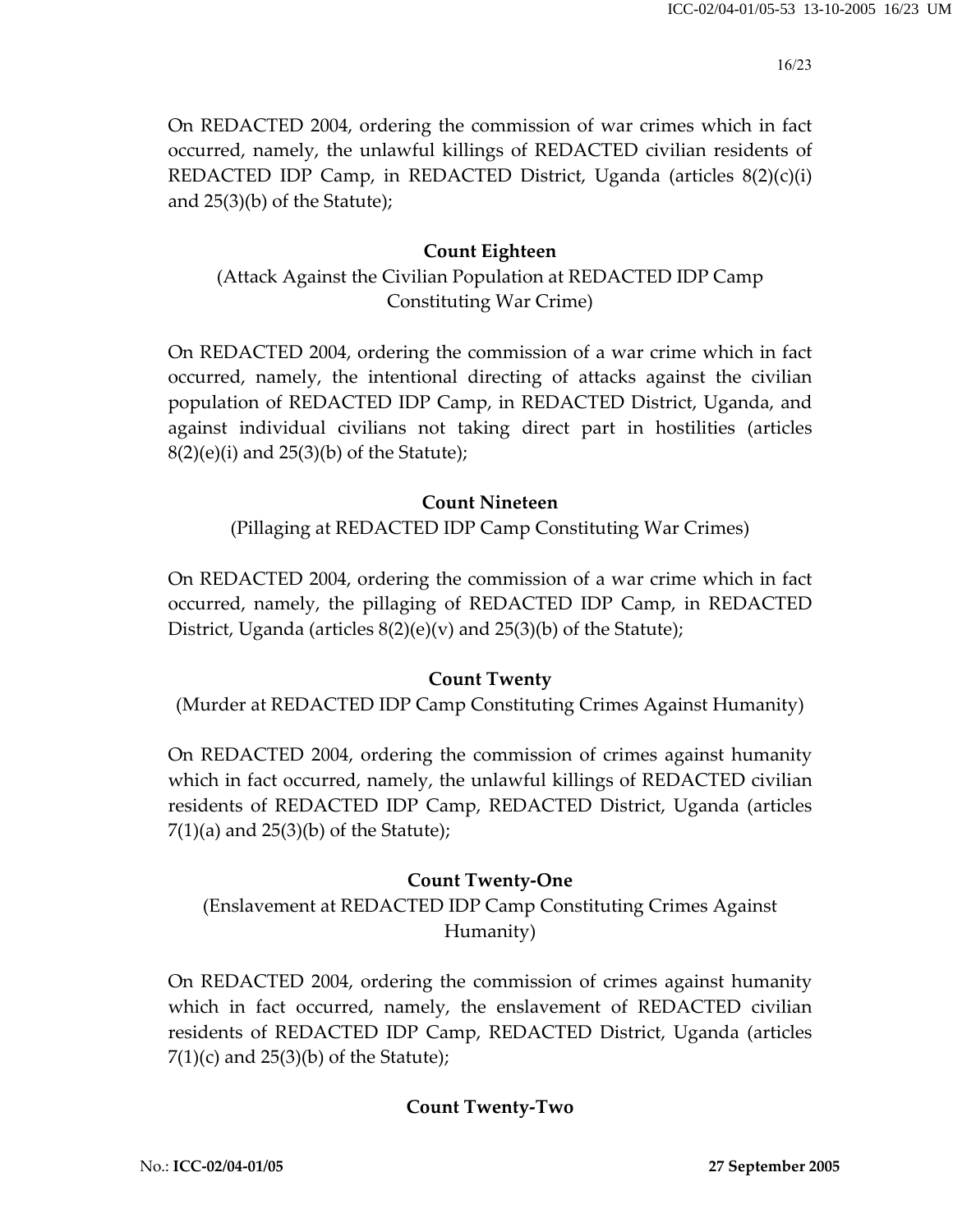# (Inhumane Acts at REDACTED IDP Camp Constituting Crimes Against Humanity)

On REDACTED 2004, ordering the commission of crimes against humanity which in fact occurred, namely, the inhumane acts of inflicting serious bodily injury and suffering upon REDACTED civilian residents of REDACTED IDP Camp, REDACTED District, Uganda (articles 7(1)(k) and 25(3)(b) of the Statute);

# **Count Twenty-Three**

(Murder at REDACTED IDP Camp Constituting War Crimes)

On REDACTED, ordering the commission of war crimes which in fact occurred, namely, the unlawful killings of REDACTED civilian residents of REDACTED IDP Camp, REDACTED District, Uganda (articles 8(2)(c)(i) and 25(3)(b) of the Statute);

### **Count Twenty-Four**

(Cruel Treatment at REDACTED IDP Camp Constituting War Crimes)

On REDACTED 2004, ordering the commission of war crimes which in fact occurred, namely, the cruel treatment of civilian residents of REDACTED IDP Camp, by abducting REDACTED residents, forcing them to march under armed guard and threat of death, and then beating them, REDACTED District, Uganda (articles  $8(2)(c)(i)$  and  $25(3)(b)$  of the Statute);

# **Count Twenty-Five**

(Attack Against the Civilian Population at REDACTED IDP Camp Constituting War Crime)

On REDACTED 2004, ordering the commission of a war crime which in fact occurred, namely, the intentional directing of attacks against the civilian population of REDACTED IDP Camp, REDACTED District, Uganda, and against individual civilians not taking direct part in hostilities (articles  $8(2)(e)(i)$  and  $25(3)(b)$  of the Statute);

# **Count Twenty-Six**

(Pillaging at REDACTED IDP Camp Constituting War Crimes)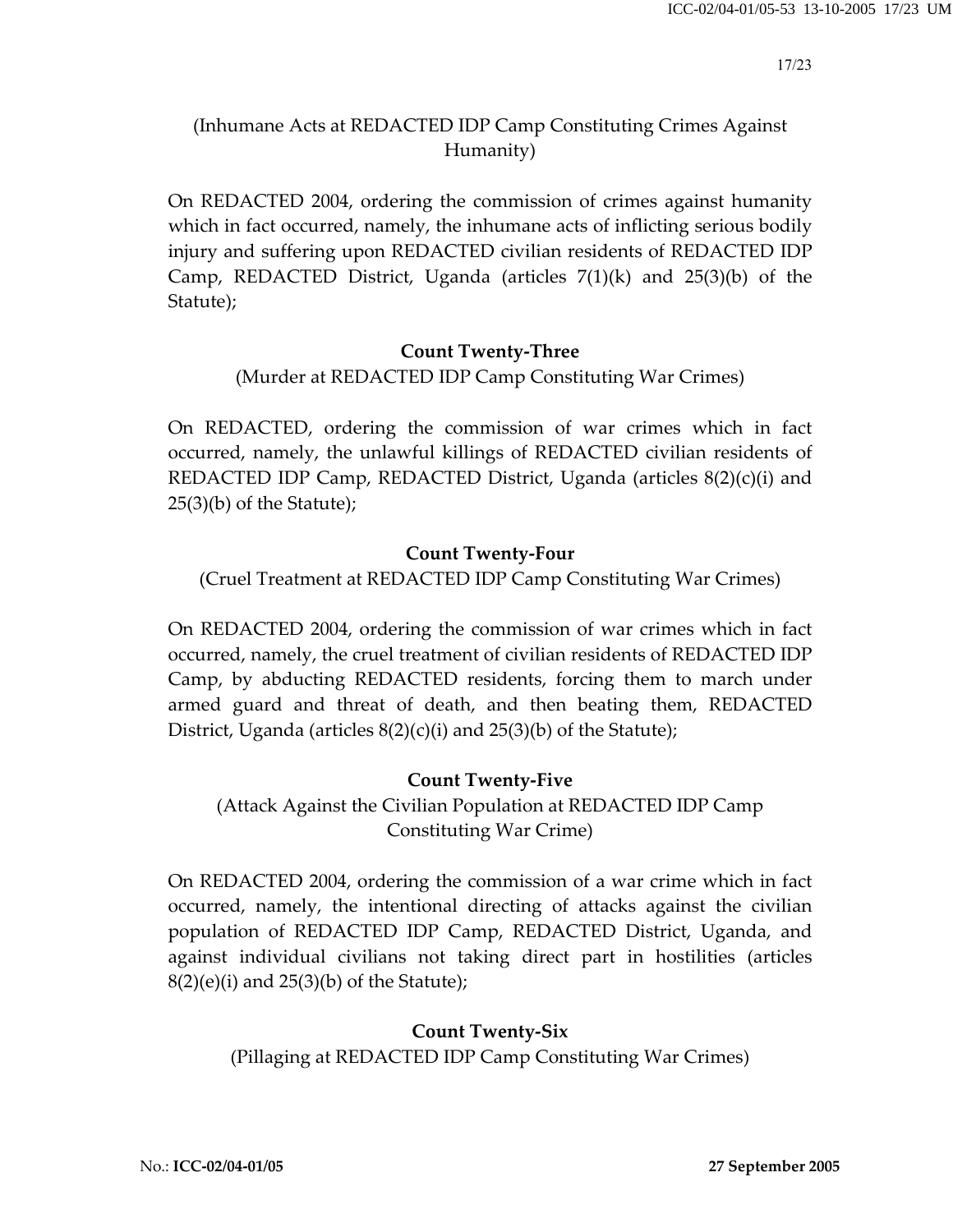On REDACTED 2004, ordering the commission of a war crime which in fact occurred, namely, the pillaging of REDACTED IDP Camp, REDACTED District, Uganda (articles  $8(2)(e)(v)$  and  $25(3)(b)$  of the Statute);

# **Count Twenty-Seven**

(Murder at REDACTED IDP Camp Constituting Crimes Against Humanity)

On REDACTED 2004, ordering the commission of crimes against humanity which in fact occurred, namely, the unlawful killings of REDACTED civilian residents of REDACTED IDP Camp, REDACTED District, Uganda (articles  $7(1)(a)$  and  $25(3)(b)$  of the Statute);

### **Count Twenty-Eight**

(Enslavement at REDACTED IDP Camp Constituting Crimes Against Humanity)

On REDACTED 2004, ordering the commission of crimes against humanity which in fact occurred, namely, the enslavement of REDACTED civilian residents of REDACTED IDP Camp, REDACTED District, Uganda (articles  $7(1)(c)$  and  $25(3)(b)$  of the Statute);

### **Count Twenty-Nine**

(Inhumane Acts at REDACTED IDP Camp Constituting Crimes Against Humanity)

On REDACTED 2004, ordering the commission of crimes against humanity which in fact occurred, namely, the inhumane acts of inflicting serious bodily injury and suffering upon REDACTED civilian residents of REDACTED IDP Camp, REDACTED District, Uganda (articles  $7(1)(k)$  and  $25(3)(b)$  of the Statute);

# **Count Thirty**

(Murder at REDACTED IDP Camp Constituting War Crimes)

On REDACTED 2004, ordering the commission of war crimes which in fact occurred, namely, the killings of REDACTED civilian residents of REDACTED IDP Camp, REDACTED District, Uganda (articles 8(2)(c)(i) and 25(3)(b) of the Statute);

# **Count Thirty-One**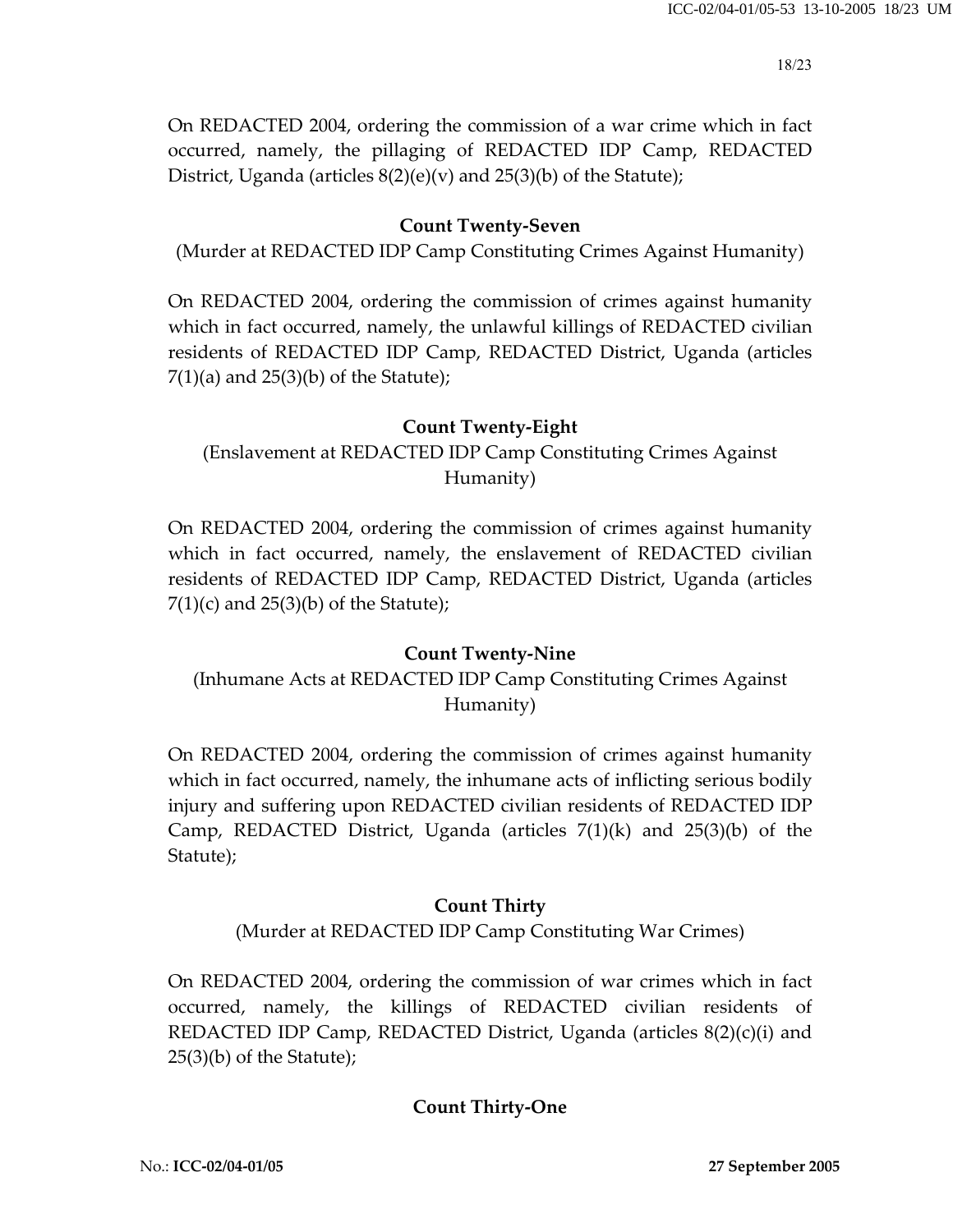(Cruel Treatment at REDACTED IDP Camp Constituting War Crimes)

On REDACTED 2004, ordering the commission of war crimes which in fact occurred, namely, the cruel treatment of civilian residents of REDACTED IDP Camp, by abducting REDACTED residents, forcing them REDACTED District, Uganda (articles  $8(2)(c)(i)$  and  $25(3)(b)$  of the Statute);

### **Count Thirty-Two**

(Attack Against the Civilian Population at REDACTED IDP Camp Constituting War Crime)

On REDACTED 2004, ordering the commission of a war crime which in fact occurred, namely, the intentional directing of attacks against the civilian population of REDACTED IDP Camp, REDACTED District, Uganda, and against individual civilians not taking direct part in hostilities (articles  $8(2)(e)(i)$  and  $25(3)(b)$  of the Statute);

#### **Count Thirty-Three**

(Pillaging at REDACTED IDP Camp Constituting War Crimes)

On REDACTED 2004, ordering the commission of a war crime which in fact occurred, namely, the pillaging of REDACTED IDP Camp, REDACTED District, Uganda (articles  $8(2)(e)(v)$  and  $25(3)(b)$  of the Statute);

- 43. **NOTING** the reasons advanced by the Prosecutor as to the necessity for arrest, namely, to ensure **JOSEPH KONY**'s appearance at trial; to ensure that he does not obstruct or endanger the investigation, either individually or on a collective basis; and to prevent him from continuing to commit crimes within the jurisdiction of the Court;
- 44. **BEING SATISFIED** that the issuance of a warrant of arrest appears necessary based on the facts and circumstances referred to in the Prosecutor's application, namely, that the LRA has been in existence for the past 18 years; and that the LRA commanders are allegedly inclined to launch retaliatory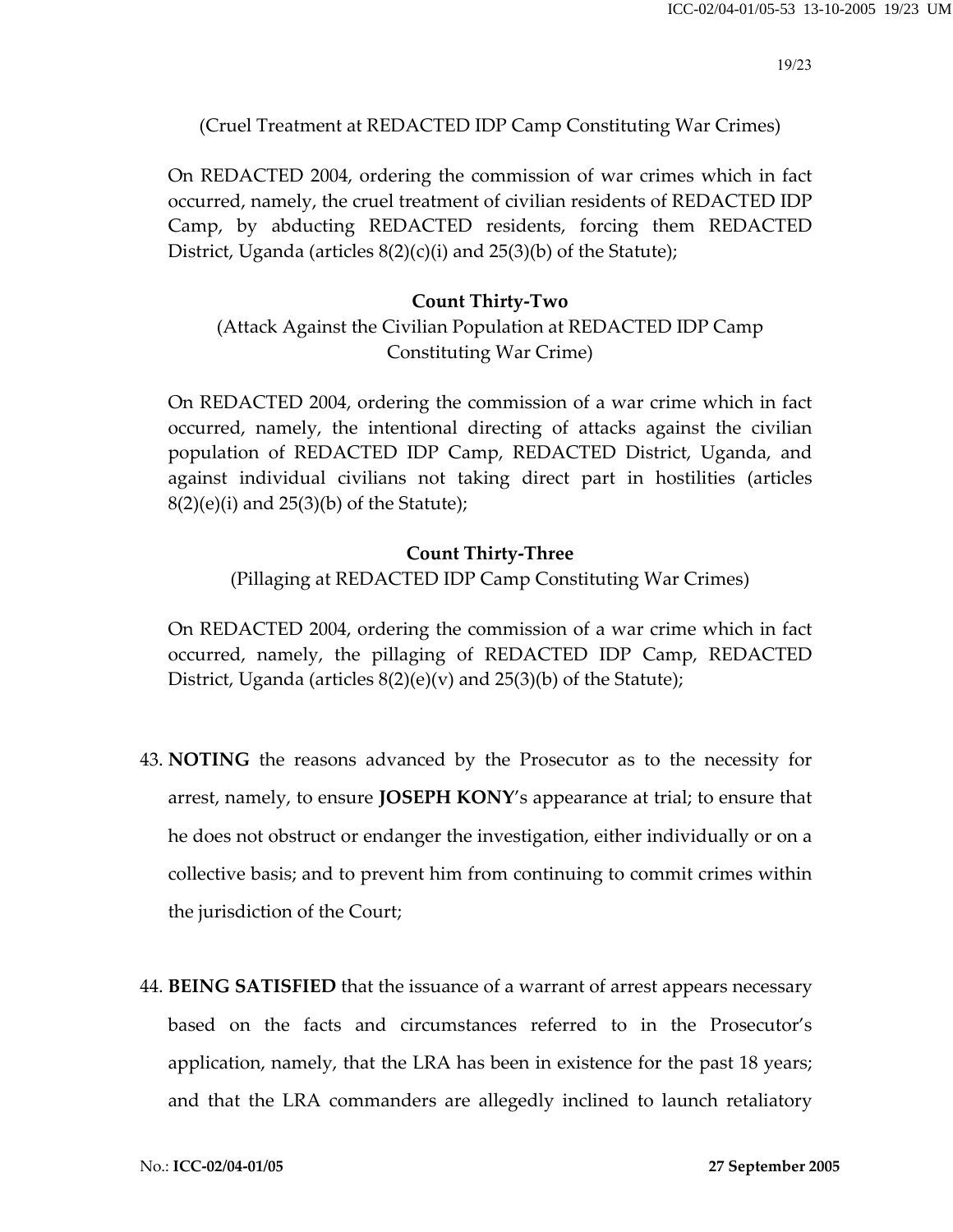strikes, thus creating a risk for victims and witnesses who have spoken with or provided evidence to the Office of the Prosecutor;

- 45. **NOTING** the statements made by the Prosecutor at the hearings on the 16th day of June 2005 and the  $21<sup>st</sup>$  day of June 2005 to the effect that attacks by the LRA are still occurring and that there is therefore a likelihood that failure to arrest **JOSEPH KONY** will result in the continuation of crimes of the kind described in the Prosecutor's application;
- 46. **NOTING** the Prosecutor's request that the application and all proceedings relating thereto be treated as under seal and be kept under seal;

#### **FOR THESE REASONS,**

- 47. **PRE-TRIAL CHAMBER II GRANTS** the Prosecutor's application for a warrant of arrest for **JOSEPH KONY** pursuant to article 58 of the Statute and **HEREBY ISSUES:**
- 48. **A WARRANT OF ARREST** (the "Warrant") for the **SEARCH, ARREST, DETENTION AND SURRENDER** to the Court of **JOSEPH KONY,** a male whose photographs are annexed; who is the alleged founder and leader of the LRA and known as "the Chairman", "the Commander-in-Chief" and the overall commander or head of the LRA; who is believed to be a national of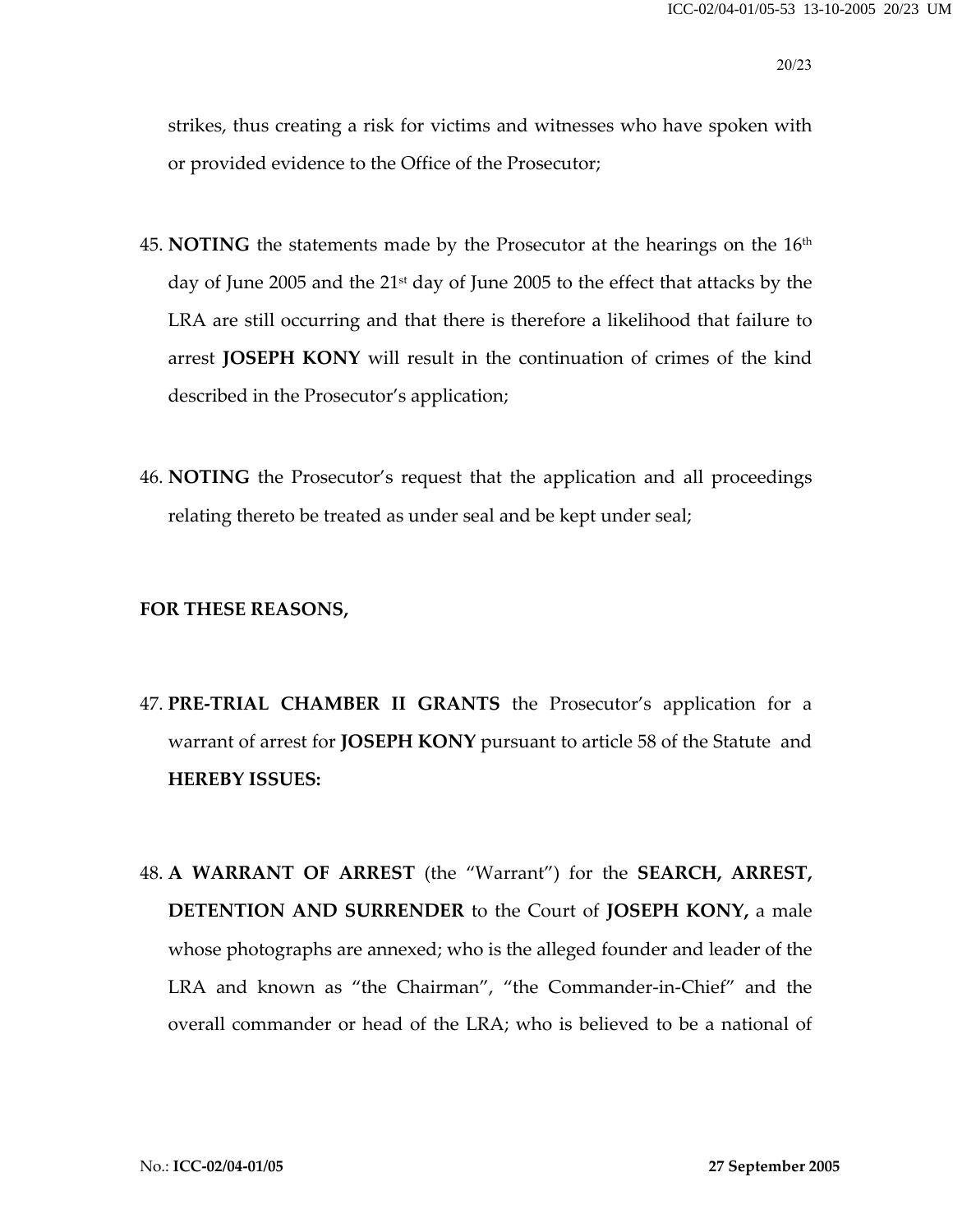Uganda, born in Omoro County,<sup>1</sup> Gulu District, Uganda, and to be approximately 40 years of age; and who was last known to be living or encamped in southern Sudan;

- 49. **ORDERS** that the said **JOSEPH KONY** be advised at the time of his arrest, and in a language he fully understands and speaks, of his rights as set forth in the following provisions of the Statute and the Rules of Procedure and Evidence, the texts of which are annexed to the Warrant:
	- article 19, paragraph 2 (challenges to the jurisdiction of the Court or the admissibility of a case);
	- article 55, paragraph 2 (rights of persons during an investigation);
	- article 57 (functions and powers of the Pre-Trial Chamber);
	- article 59 (arrest proceedings in the custodial State);
	- article 60 (initial proceedings before the Court);
	- article 61 (confirmation of the charges before trial);
	- article 67 (rights of the accused);
	- rule 21 (assignment of legal assistance);
	- rule 112 (recording of questioning in particular cases);
	- rule 117 (detention in the custodial State);
	- rule 118 (pre-trial detention at the seat of the Court);

l

<sup>&</sup>lt;sup>1</sup> Paragraph 48 of the Warrant has been amended pursuant to the Chamber's "Decision on the Prosecutor's Urgent Application" dated the  $27<sup>th</sup>$  day of September 2005, in which the Chamber decided to replace the words "Gulu Town" in the Warrant with the phrase "Omoro County".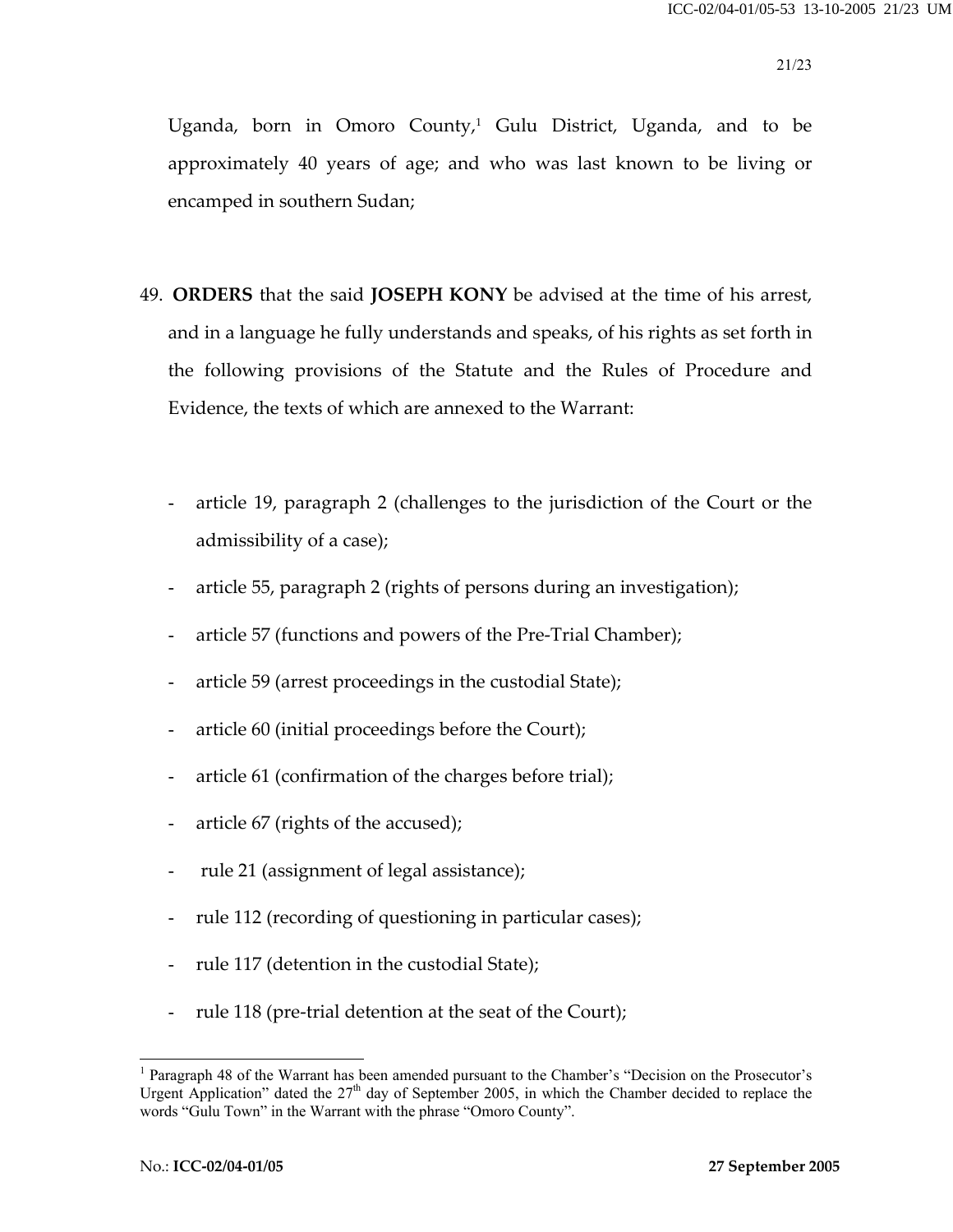- rule 119 (conditional release);
- rule 120 (instruments of restraint);
- rule 121 (proceedings before the confirmation hearing);
- rule 122 (proceedings at the confirmation hearing in the presence of the person charged);
- rule 123 (measures to ensure the presence of the person concerned at the confirmation hearing);
- rule 124 (waiver of the right to be present at the confirmation hearing);
- rule 187 (translation of documents accompanying request for surrender);
- 50. **ORDERS** that the Warrant shall remain in effect until further order by the Chamber;
- 51. **AUTHORISES** the Warrant to be made available and disclosed to persons or entities designated by the authorities of the State requested in the Request for Arrest and Surrender and only for the purposes of the execution of the Warrant;
- 52. **ORDERS** that the Warrant, in all other respects, be kept under seal until further order by the Chamber;